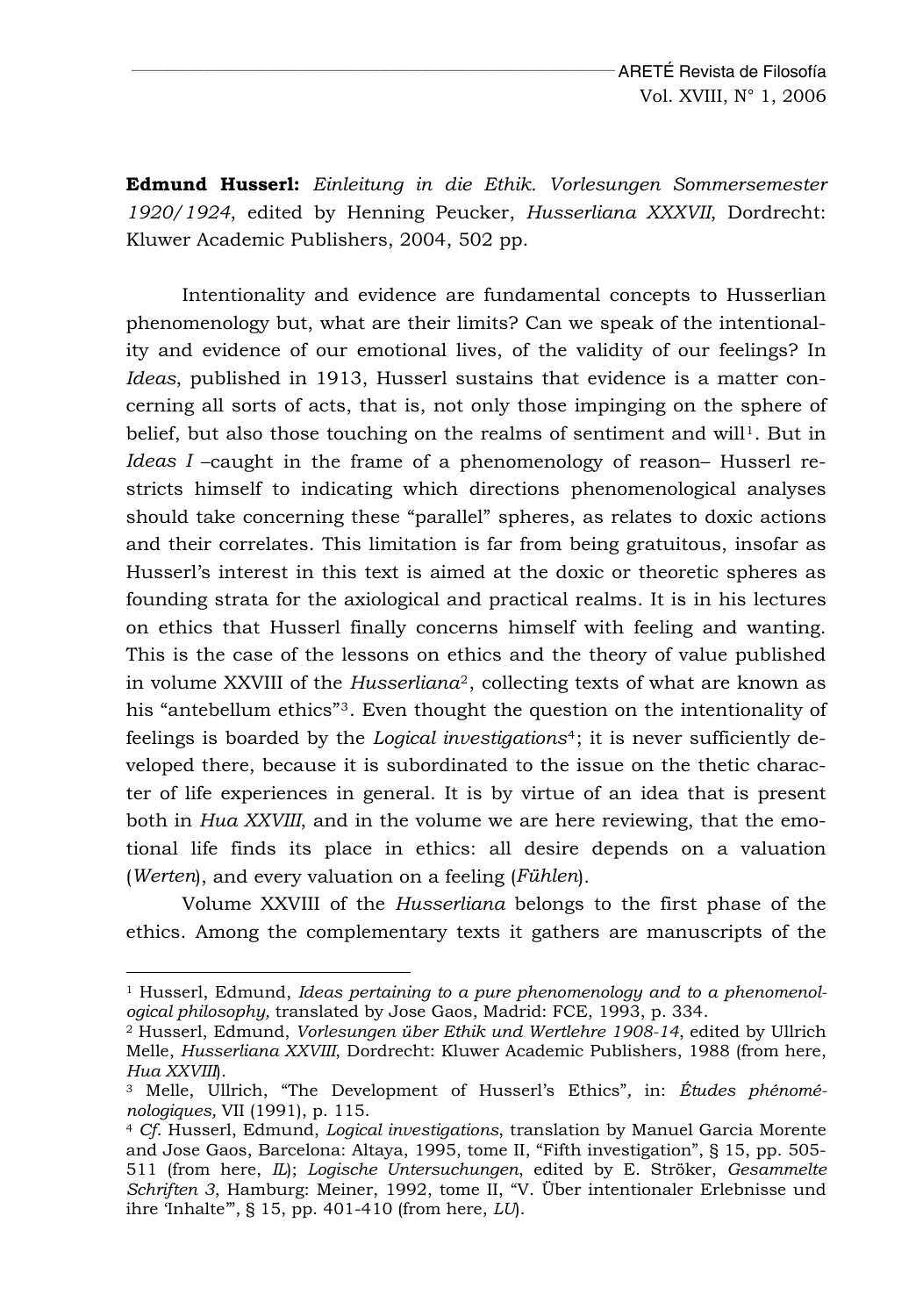lessons on ethics of1897 and 1902. But the main text of this volume is made up by the lectures given in Gottingen between 1908 and 194, that is, around the time in which transcendental phenomenology of these lectures is to scientifically ground a formal ethics that refutes ethical skepticism and relativism. This founding consisted in displaying the essential correlation between the objectivity of values and the acts of feeling and wanting. Thus, Husserl presents a formal axiology and practices in the frame of a static philosophy while chasing the thread of the analogy between logics and ethics. Whereas the first should be concerned with the laws of values seen as the objective expressions of the laws of motivation, the second has the categorical imperative and rectitude of will (*die Willensrichtigkeit*) as its key concepts.

The late or postwar ethics are frequently presented as being under the influence of Fichte, whose ideal of humanity is a theme of Husserl's lectures between 1917 and 1918. The scarce extant bibliography available for this period of Husserlian ethics  $5$  tends to leap<sup>[6](#page-1-1)</sup> towards the articles written between1922 and1924 for the Japanese journal *Kaizo*[7](#page-1-2), the central theme of which were renovation (*Erneuerung*) and the ethical life as elemental possibilities for a genuinely human life. The publication of volume XXXVII of the *Husserliana* is thus essential for whoever wishes to trace a panorama of Husserl's ethics. It comprises the 1920 lectures he repeated in

j

<span id="page-1-0"></span><sup>5</sup> It must be noted that, despite specialists' generally agreeing in dividing Husserlian ethics into two parts, Peucker –in his introduction to the present volume– speaks of a new development in ethics occurring in the 30's. This refers to the group of ethicalmetaphysical manuscripts E III 1-11.In his book *Praxis und Theoria. Husserls transzendentalphänomenologische Rekonstruktion des Lebens* (Freiburg/Munich: Alber, 1997, pp. 125-130), Hans Reiner Sepp broadly speaks of two phases to his ethics. But in the article "Mundo de la vida y ética en Husserl" (in: San Martín, Javier (ed.), *Sobre el concepto de mundo de la vida. Actas de la II Semana española de fenomenología*, Madrid: UNED, 1993, pp. 76-77), he refers to this very group of manuscripts as a third phase in Husserlian ethics, marked by numerous developments that are not systematically unified. In his own words: "Husserl barely speaks of "ethics" anymore, referring only to the "ethical" and the conditions of an ethical (individual or community) life, while also and frequently incurring an 'ethical-religious' spin, with a metaphysical perspective. This is a sign that the ethical question had not in the least lost relevance to the late Husserl: rather, it had finally found its place in a teleological-metaphysic frame that encompasses it".

<span id="page-1-1"></span><sup>6</sup> An exception to this, written in Spanish, is the article by Javier San Martin, "Ética, antropología y filosofía de la historia. Las *Lecciones* de Husserl de *Introducción a la ética* del Semestre de verano de 1920", in: *Isegoría*, 5 (1992), pp. 43-77. 7 Published in: Husserl, Edmund, *Aufsätze und Vorträge (1922-1937)*, edited by

<span id="page-1-2"></span>Thomas Nenon and Hans Reiner Sepp, *Husserliana XXVII*, Dordrecht/Boston/London: Kluwer Academic Publishers, 1988; *Renovación del hombre y de la cultura*, translation b Agustin Serrano de Haro and with an introduction by Guillermo Hoyos, Barcelona: Anthropos, 2002.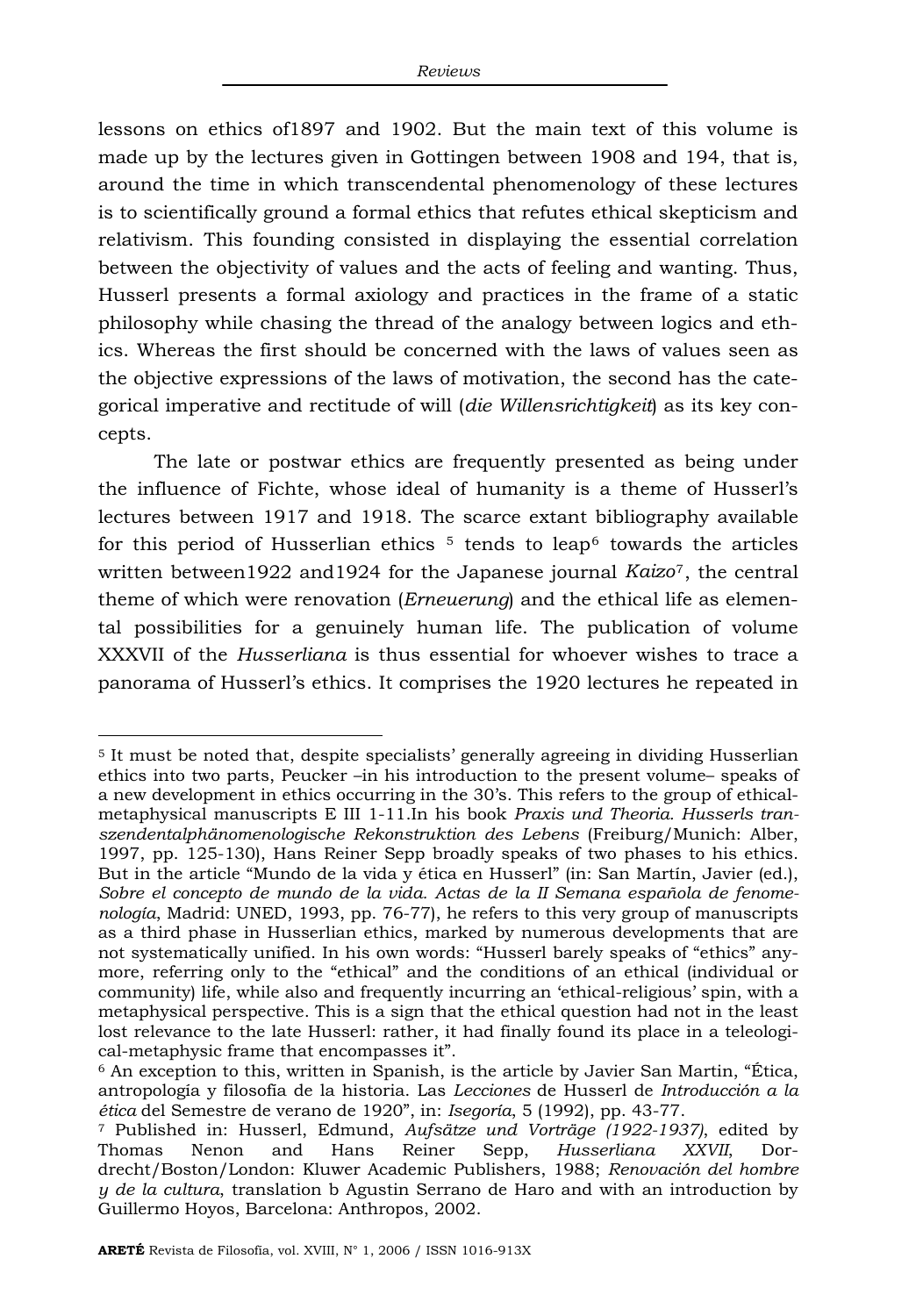Freiburg in 1924. Without severing ties to his pre-war ethics, these lectures show how the static grounding of validity leads to the genetic founding of the field of ethics, and how, as a consequence of this, the concepts of person and history take on an importance they did not yet have at the time of the Gottingen lectures.

The course corresponds to manuscript F I 28 and has ten chapters, as well as a series of complementary texts, among which a digression on the distinction between nature and spirit –and their corresponding sciences–is worthy of notice<sup>[8](#page-2-0)</sup>. The first chapter, dedicated to the determination of ethics, is clearly distinguished from the ones following it by its conceptual and systematic content. From the second to the ninth chapter, Husserl will assume a historic-critical strategy in pursuing the history of ethics and drawing the necessary materials for a founding of philosophical ethics from it. The procedure will be rather like the zigzag which will be finally revisited in, say, the *Crisis*. The lectures conclude with a chapter proposing an ethics of the best possible life that is closely related to the notions on self-renovation presented in the articles for *Kaizo*.

The first chapter is a systematic determination of ethics insofar as they make up a universal theory of rules (*universale Kunstlehre*). Husserl is guided by the idea that, just as logic is conceived as being the theory of the rules of thought and prescribes scientifically founded norms for the judgment of truth or falsehood, ethics can be conceived as the theory of the rules of rational desire and action; with their universal nature spanning logic itself, since scientific judgment is but a particular mode of human activity in general (p. 4). In the measure they are universal, ethics cannot be reduced to the establishment of the formal laws of practical consequence and contradiction: rather, they inquire on the legitimacy and rectitude of the ends of our will, through the norms of preference and actions, finally asking whether every human being is subject to the demands posed by a universal duty that, as an ultimate end, directs the whole of life. Husserl ends his first paragraph by establishing the feasibility of a practical and normative discipline as a point of departure: starting from what is respectively due (*das Gesollte*) in each case, and "following what is typical to the practical situations possible, affords us with practical prescriptions on how to lead our lives in accordance to them, drawing us as close as possible to the notion of a good ethical life and to how we may enact its possibility" (p.

<span id="page-2-0"></span><sup>8</sup> We shall not concern ourselves with the complementary texts, but will remit to them when it is pertinent. On the sense and purpose of the digression, *cf*. San Martín, J., "Ética, antropología y filosofía de la historia. Las *Lecciones* de Husserl de *Introducción a la ética* del Semestre de verano de 1920".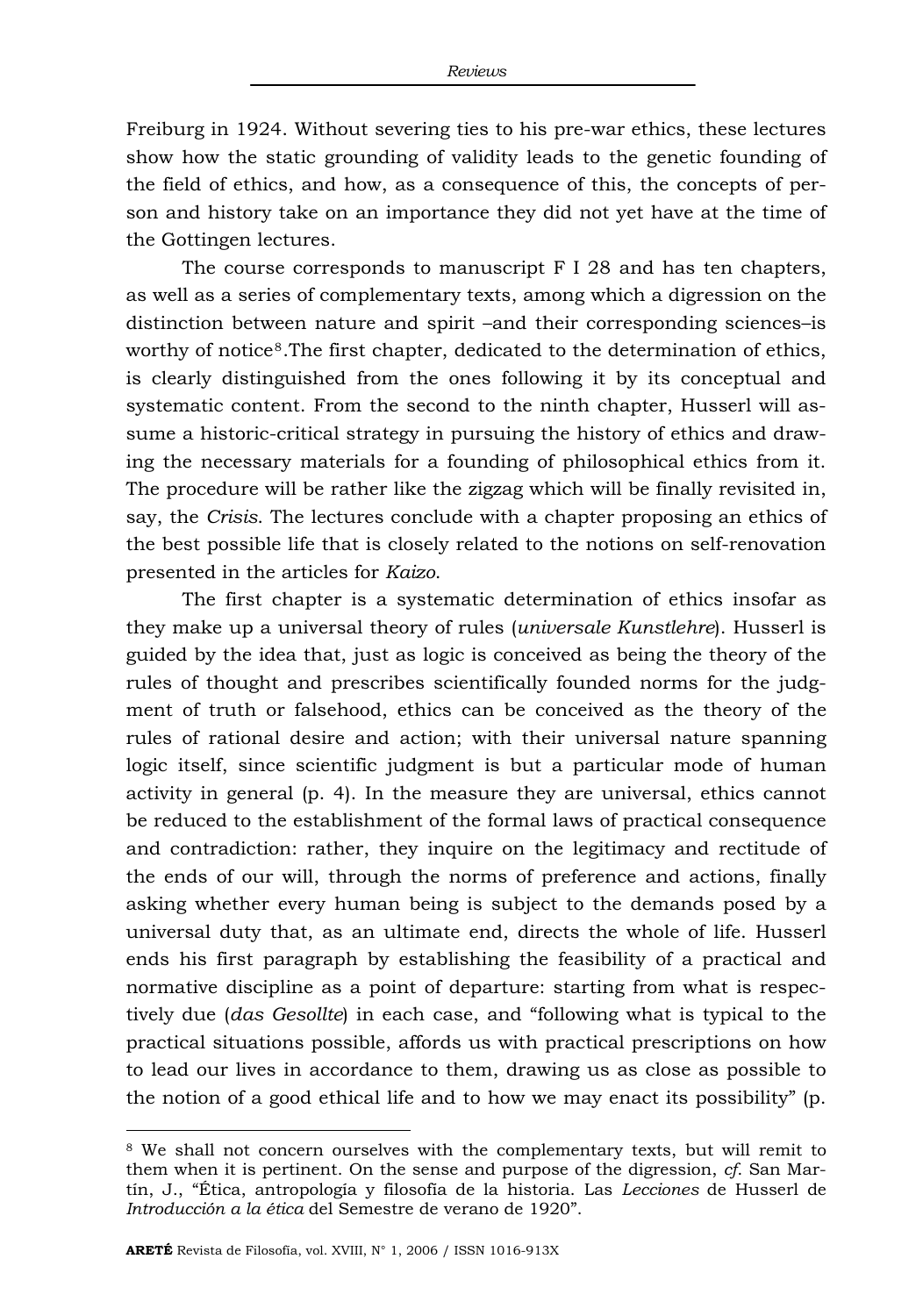7). The second paragraph completes this characterization of ethics by introducing three ideas, namely: a) that ethical judgments verse on the person as the substrate for the habitualities of wanting, desiring, valuing; b) that ethics do not coincide with moral philosophy, as this would imply that duty –the absolute demand of practical reason– would be restricted to loving one's neighbor as an ultimate end; c) that in the measure that our own ethical judgments refer not just to individuals but also to the community, ethics are not only individual, but also social.

In §§3-5, Husserl takes some distance from Brentano by striving to show in what sense the concept of a theory of rules (*Kunstlehre*) is adequate for the establishment of ethics. This discussion has the *Prolegomena* of the LI at its backdrop. It may surprise us to find that, having dissociated pure logic from logic as a theory of rules in the *Prolegomena*, Hisserls serves himself of the latter to determine the nature of ethics. However, two senses of the concept of a theory of rules are at stake here, and they can already be gleaned in the *Prolegomena*[9](#page-3-0). In one of these, a theory of rules is a system of practical prescriptions, but to the extent that every practical enunciation can be theoretically oriented, we may render praxis as a theoretic theme. When the practical approach stops being the determining one and the theoretic approach comes to the fore, theories of rules may develop into scientific disciplines. Husserl reserves the term *Technologie* for this second sense of the term. Thus, a scientific notion of ethics is maintained by suppressing the error of tradition –incurred both by ethics and logic– by considering them as disciplines determined by practical interest, and founded in psychology on the basis of empirical enunciations. As in the *Prolegomena* before, Husserl makes a quick sketch of the refutation of logical psychologism to underscore that this critique is also valid for ethical psychologism so that –analogously to the case of doxic actions– it can be said that "a welldirected act of will and its good intent (for example, the truth of will) is not good because I, this contingent man, have causally come into being in this psychophysic nexus of nature, it is good because of what resides in it in terms of its ideal content…" (p. 31). Even if they were determined by a practical interest, these disciplines require a prior theoretic foundation, provided by pure logic in one case and by pure ethics in the other, insofar as they involve a "fundamental *a priori* discipline of reason in valuing and wanting generally" (p. 32).

j

<span id="page-3-0"></span><sup>9 &</sup>quot;Every artform [*Kunstlehre*] evidently implies a normative discipline, but not a practical one…Conversely, every normative discipline in which the fundamental valuation is turned into the focus of the corresponding end develops into an art" (*LI*, tome I, §15, p. 64; *LU*, tome I, *Gesammelte Schriften 2*, p. 59).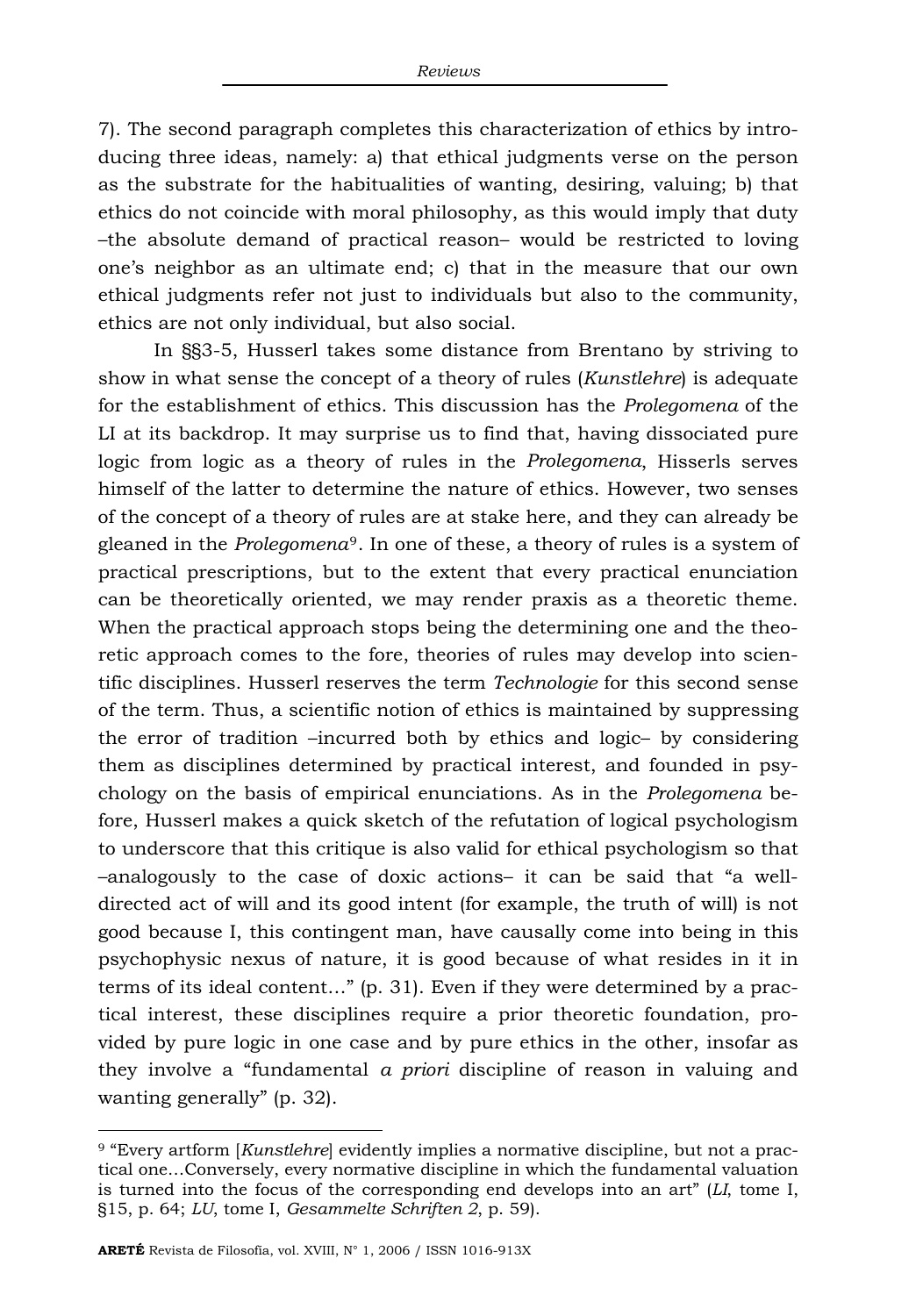From chapter two, the previous refutation will be transferred to the history of ethics. Husserl detects a struggle in ethics to become a strict science, and claims its birth as such in the opposition posed by Socrates to the skepticism of the sophists. Husserl finds in Socrates, and in the idea of Platonic knowledge, an effort towards the intuitive fulfillment of the essence of the ethical values, albeit without ethics reaching the form of a systematic science (§ 7). This will be menaced by ancient hedonism, which, in failing to distinguish between *de facto* and *de iuris*, blurs the "normal" −our practical inclination towards pleasure− with the normative, taking the sense of good and the duty of the facts of experience as such (§ 8). This keeps it from seeing that through ethical concepts we deal with normative ideas remitting to possible subjects which judge, value and want, implying a noetic the concepts of which convey a just or unjust wanting and acting from an ethical stance (p. 44). The motives present in ancient hedonism will reappear in the history of modern ethics, which Husserl characterizes on the basis of the opposition between empiricism and ethical rationalism, § 9 of which will bring the second chapter to a close.

The third lecture thus retakes the hedonistic motives found in the philosophy of Hobbes, pointing out their repercussion in egotistic and altruistic utilitarianism. This presentation has the purpose of showing how ethics and Hobbes' theory of the State have the value of a theoretical experiment. If we strip it clean of its empirical attire–and with it, of the onesidedness implied in the idea of an essentially egotistic man –the notion of a personal subject in general and a pure theory of the State emerges (p. 58). Husserl refers to "pure", in this case, as an idealization such as that which operates in geometry. To this extent, he refers to it as to mathematics of sociality, the value of which consists in being a first draft of a pure and *a priori* consideration of the essence of man as an actor, communicated to his equals from the vantage of practical *a priori* possibilities and in rational forms of action and community life.

Chapter four and five concern themselves with hedonism. The first is a criticism to hedonism insofar as it is a form of ethical skepticism, a critique which gives Husserl the chance to outline the elemental structure of aspiration. This analysis is completed in the fifth chapter, which is dedicated to the different forms of modern hedonism. Both lessons set the course for the theme of the spiritual being as the realm of motivation, which will be boarded in the sixth chapter.

The analysis of aspiration is targeted at showing that, through essential necessity, every aspiration –and all forms of desire, generally– is en-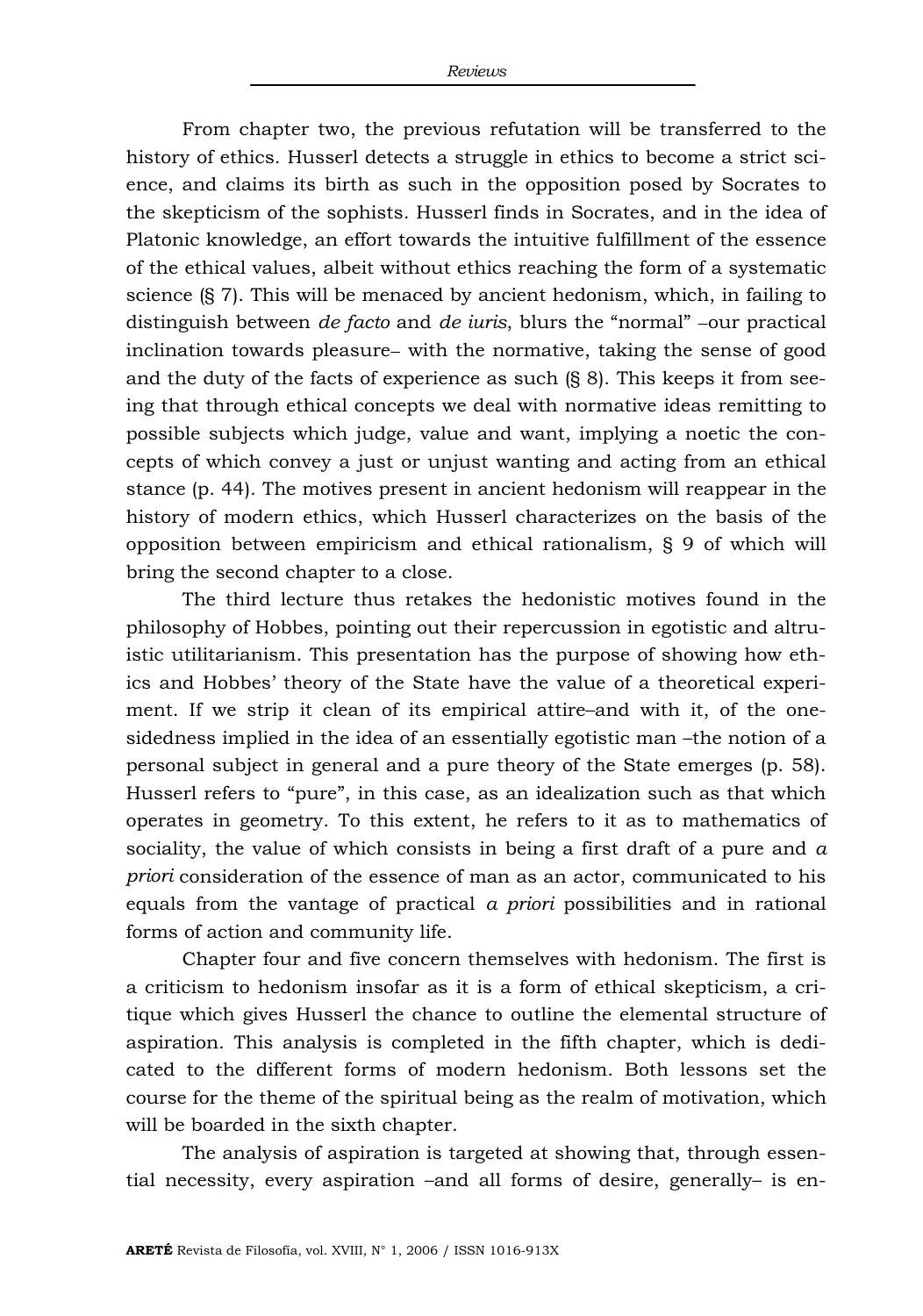dowed with *a priori* intentionality, invested with the notion of fulfillment of the value. Hedonists do not distinguish between the mention of the value and its fulfillment, and thus confuse valuation with the value, and the act of loving with what is lovable, pleasure with what triggers it, and so forth: they confuse subjective and objective aspects. Pleasure, Husserl clarifies, pertains to the sentient subject (*fühlendes Subjekt*) and it is through that sentiment that he becomes aware of the value as a moment of the thing. In other words, hedonism fails to distinguish between the temporal and the ideal. It is true that the real values, the good, are –like feeling and valuing– temporal; however, in one case they involve real time, and in another, the time of the conscience (p. 73). Ideal values such as the beauty of a work of art are supratemporal and must be distinguished from the sentiments evoked by being given a valuable object. Hedonism is correct in claiming aspiration is fulfilled in a pleasure, but it is not directed at pleasure, or at the joy that is brought on by reaching the desired end: it is directed at the value, lest a return to the infinite should be accepted (p. 90).

Thus, one must distinguish three things things at the essence of aspiration: on the one hand is the act we consider a value (*Werthalten*), with the latter being summoned in the conscience of non-reality; then there is the value per se (whether aesthetical, theoretical, relative, personal, etc.) and, finally, there is the estimation (*Wertnehmen*) performed as a conscience that feels the value is granted to it in person, quite as in perception (*Wahrnehmung*) the existent is experienced in person (*cf*. pp. 85-86). And just as in the case of perception the phenomenologist's vantage is addressed to the object of experience, in the case of real life we must return from the value to the valuation. In this sense, Husserl rebukes hedonism's lack of a return to the original sources of ethical concepts, and it is precisely this that he is signaling when claiming that "a philosophical ethic and –to the extent that it is at its foundation– a scientific theory of value, demands an *a priori* phenomenology of conscience that correlates to it, to knowledge and in this case, the conscience that feels, desires, wants in the totality of its multiple variations, wit these being always outlined *a priori*" (p. 77). So it is that, for Husserl, ethics demand a "transcendental theory of valorative reason and practical reason" (p. 91).

The different forms of hedonism share this lack of a foundation. Husserl tackles the ethical subjectivism of Stirner's egotistic hedonism (Lamettrie, Helvetius, Betham) and the altruistic hedonism of Hartley and John Stuart Mill. Besides the confusion between the value and the feeling of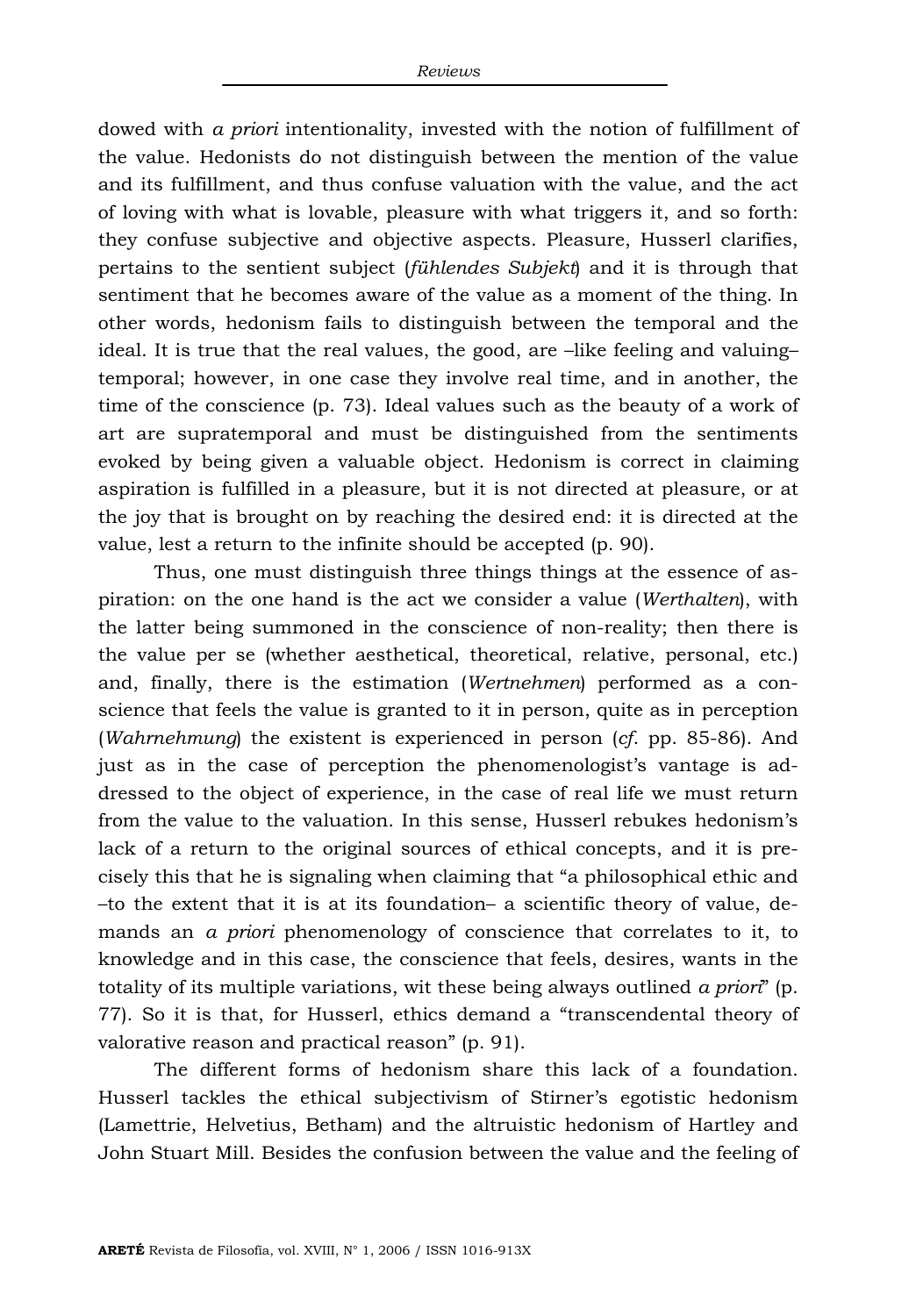joy that perceives it<sup>[10](#page-6-0)</sup>, Husserl reproaches Stirner's identification of the two senses of the subjectivity of feeling, since sentiment¿s subjectivity –insofar as it is my experience– in no way implies that it is "merely subjetive", as opposed to "objetively valid". This erroneous identification keeps us from admitting that emotional experiences also imply principles of legitimacy and illegitimacy, which in turn feeds the prejudice that "feeling is, unto itself, something irrational" (p. 92). And if we accept such principles, then we cannot grasp them in a psychological, associative manner, as do hedonism or altruistic utilitarianism, which accounts for the mechanic and psychological emergence of disinterested benevolence through egotistic motivation.

Chapter six charges against this naturalistic and one-sided perspective on spiritual life. Husserl here denounces the mechanisms of sensualist and naturalist psychology that keep us from seeing that spirituality hails to a personal subject which, in correlation to the development of the surrounding world and in the unity of constant development, becomes the self insofar as individual personality of a superior kind (p. 105). Recalling Dilthey, Husserl opposes the "explanation" provided by the natural sciences to the "comprehension" of spiritual genesis, which consists in reconducting the spiritual to its source by displaying the motivational connections that determine it. The question for our motivations leads to the distinction between active and pas-sive or affective spirituality<sup>[11](#page-6-1)</sup>. The latter serves as constant backdrop to the psychic, which proceeds through association and without the activity of the self. This primordial passivity feeds off the sphere of rational actions – including those of the emotional life– in which the self is situated. Such acts and the senses they evoke are then submerged in a secondary passivity; what is valued as means become sediment with the sense of a means, just as the ultimate end become sediment with the sense of a value unto itself. The action and the sense alike can be reactivated and questioned on their aesthetic, logical or ethical legitimacy. What interests Husserl is that the establishment of questions for the origins of our actions is *de facto* and not *de iuris*, that all ethical questions are of this same nature. We can thus delineate the essence of the correct valuation and the true value, and the decision of the will or of the true practical good. This is how Husserl insists in that the value acts of sentiment and the acts of the will both count with essential laws of legitimacy and illegitimacy –that can be intellectually founded–as regards their motiva-

<span id="page-6-0"></span><sup>10</sup> A distinction leading to sensible feelings as materials for the unity of axiological apperception and their repercussions in a state of mind (*Stimmung*). *Cf*. annex III, pp. 326-327.

<span id="page-6-1"></span><sup>11</sup> *Cf*. Annex V: "Motivación racional y motivación pasiva. Sobre la distinción entre motivación racional y pre-racional" (1920), pp. 331-332.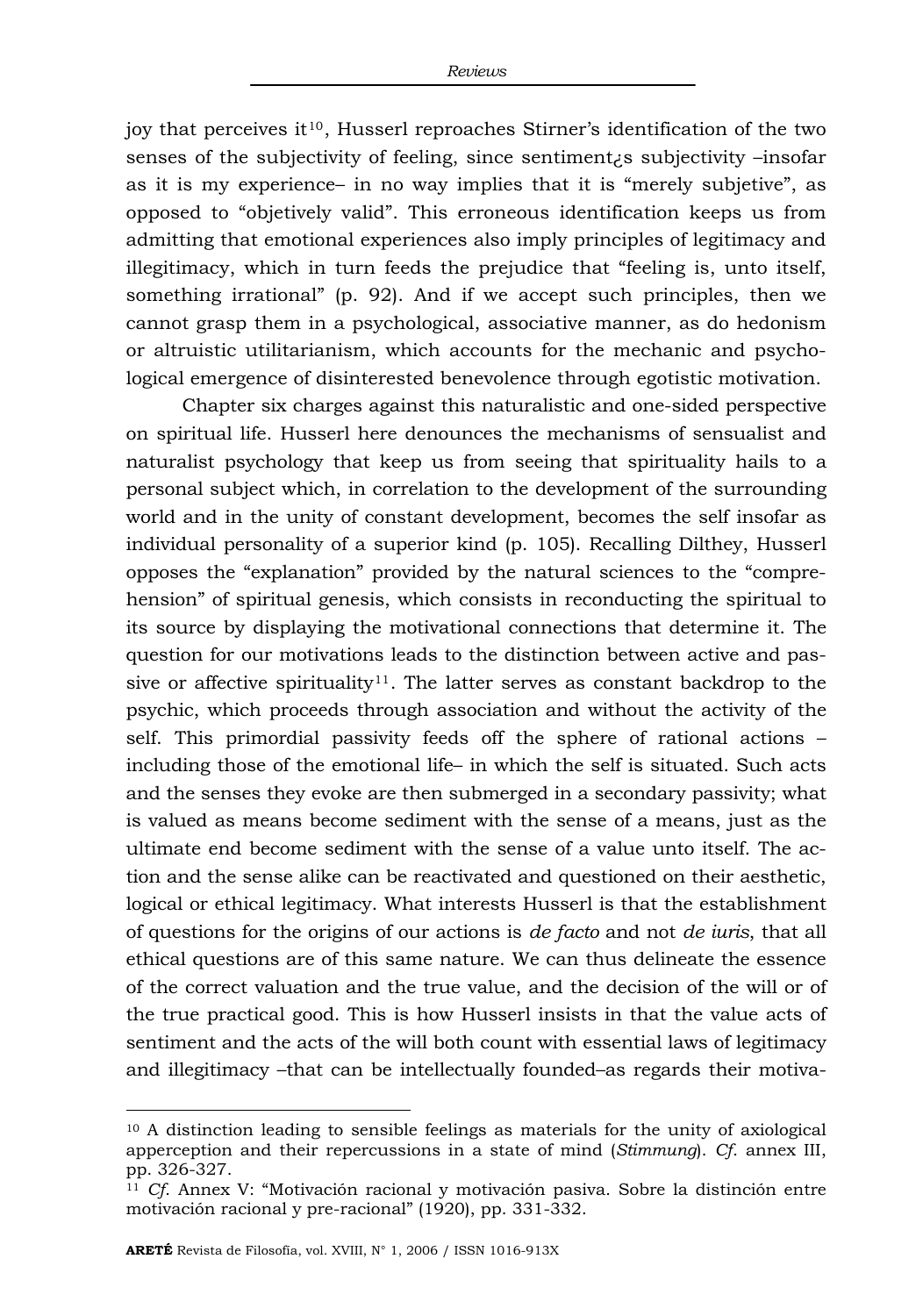tional circumstances (p. 122). For Husserl, this opens up the field for the investigation of axiology and ethics that psychological naturalism –and the struggle between the morality of sentiment and the morality of understanding– all but lost from sight.

Husserl takes care of this particular quarrel in the seventh chapter, by presenting it as the historical enactment of the opposition between ethicoempiric anthropology and the rationalist ethic, which arises as the necessary Hobbesit reaction to what is moral in man. In this dispute, the morality of sentiment seeks foundation in the ethic principles of the emotional life, whereas the morality of understanding posits as the groundwork for the objective and unconditional validity of these principles a pure reason that will, eventually, allude to the idea of God. Confronted by this opposition, phenomenology finds itself being constantly put "between the Scilla of *theologism* in which rationalism ever incurs, and the Charybdis of *anthropologism* and *biologism* in which empiricism repeatedly falls...." (p.132). In any case, if this dispute does make sense, it is because each of the parts assumes that there is a truth and a valid correction for every rational being (p.149).

Cudworth (1617-1688), a representative of the school of Cambridge, partakes of rationalist theologism since –despite portraying an accurate parallelism between mathematical and ethical legality– he fails to acknowledge the autonomy of the idealities that these entail, and deposits them in God. Simultaneously, he does not distinguish what is proper of an ethical law, namely, that besides being a theoretical enunciation enclosing a truth that is susceptible of being seen through evidence, it is a general exigency, an imperative on the acting and deciding of a subject of the will. He thus makes no distinction between the reason which judges on duty and reason itself, so that ethical reason is here reduced to being a theoretical reason passing judgment on ethical matters (p. 136); and even if we were to accept this, we should not want to succumb to intellectualism, but must rather lend some thought to the issues and origins that underlie the corresponding judgments for, when theoreticians refer to being and non-being, ethicists refer to what is dutiful and what is not (*das Gesolltes und Nicht-Gesolltes*).

Another risk in drawing too close a parallel between the mathematic and the ethical is the confusion of the laws that rule over things with normative laws or the laws of reason. This is Clarke's (1675-1729) case, who, upon identifying reason with nature, concludes that a non-ethical action is that which contradicts the nature of things. But this is contradictory, because our action cannot counteract the laws of thingness, while it can counter normative laws –as in when we judge wrongly or act viciously-.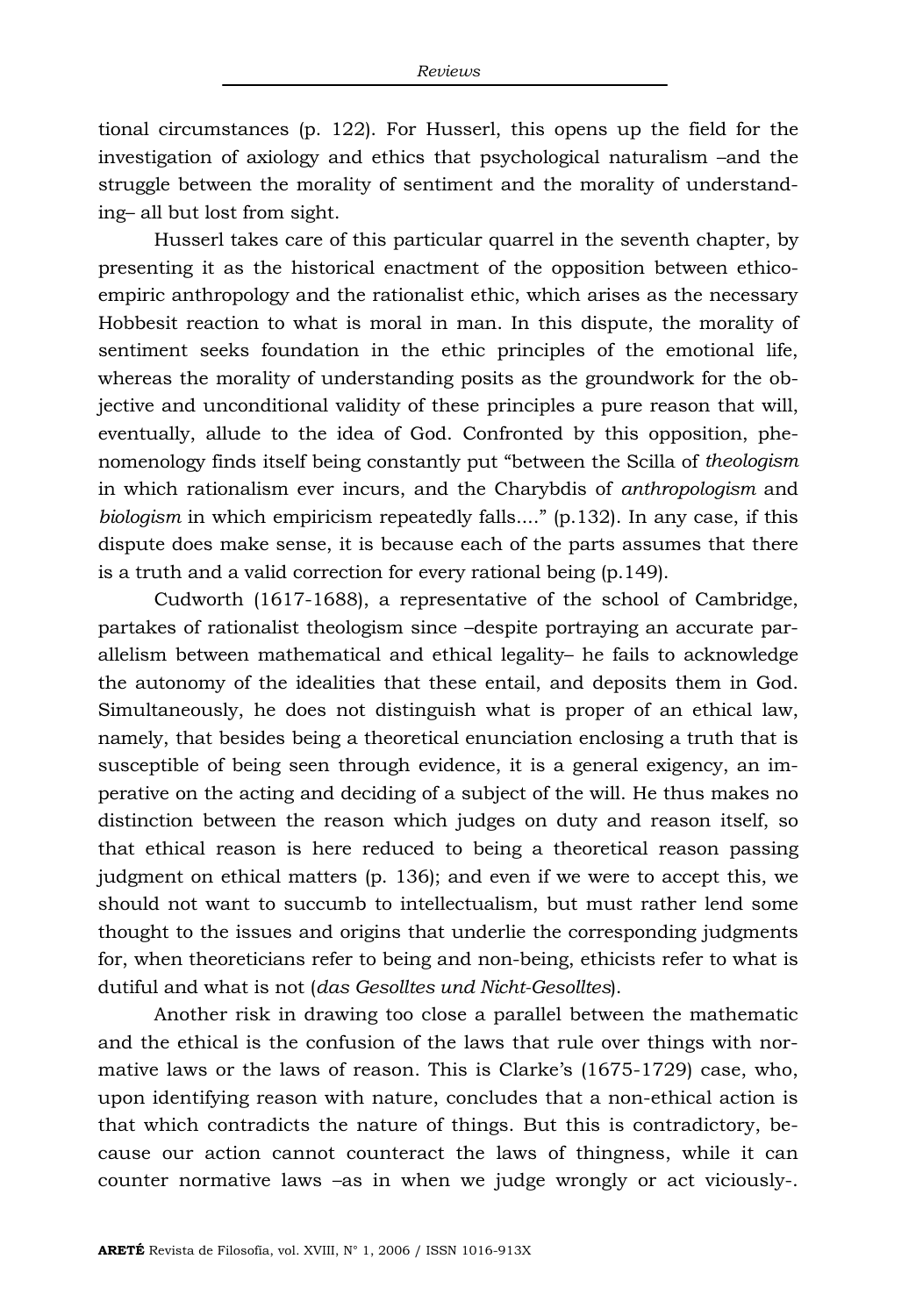Hence, ethical laws do not regulate being or actions as they would a thing, rather, they express the essential connection between, say, the normative predicate "bad" and certain kinds of actions (p. 141).

In its effort to sustain the objectivity of the validity of ethical judgments, ethical rationalism fails to consider ethical truths unto themselves, which are then taken to a judicative expression –Husserl will later say that the operation of valuative and practical reason are performed before thought and consist in a pre-theoretical objectivation (*cf*. p. 185). Because of this, ethics are not –unlike logic–self-referential; ethical judgments are not judgments on other judgments: the normative laws to which they hail are not, like those of logic, laws on judicative truth, but rather, laws on emotional life and the will (p. 153). By this dependency of theoretical objectivity and the foundation of ethical concepts in pure understanding, rationalist ethics lose sight of the bond between the three functions of actions that are present when experienced morally (*cf*. 153). Because of this, Husserl will finally opt for the morality of sentiment, recognizing groundwork for phenomenological analyses in it, as based on the interlocking of the types of actions (p. 154). Convinced that "practical behaviour is, manifestly, determined by feeling", Husserl will claim that if we were to eliminate sentiments, "then all ethical concepts, and the concepts of ends and means, good and bad, virtue and obligation; all such particular inherent concepts would cease to make sense. Man would no longer be an essence that aspires, wants, acts" (pp. 147-148).

The exposition of the morality of sentiment is taken on through Shaftesbury, Butler and Hutcheson. Despite Husserl reproach of Shaftesbury's (1671-1713) confusion between ethic and aesthetic judgments, he acknowledges his theory of the harmony of the affections has the merit of pointing out the need for thinking on the constitution of moral judgment and virtue. The survey he makes of this theory gives Husserl the chance of introducing a concept of the moral self, as we do not only judge the ethic character of actions, but also the person itself. It is the capacity for selfevaluation and this awareness of its aspirations to superior practical values that distinguishes the moral self. Husserl refers to it as the "*causa sui* of its own morality" (p. 163), but distinguishes between two different types of morality: one comprised by the actions through which the evidence of the determination and norms of oneself is experienced, making up the moral self, to later pass to habituality; the other, constituted by the virtuous moral acts occurring in the unreflective moral life (p. 164). Therefore, the moral person is that which –as a consequence of an instituting will– aspires habitually to good and lives the whole of his life in a unitary and habitual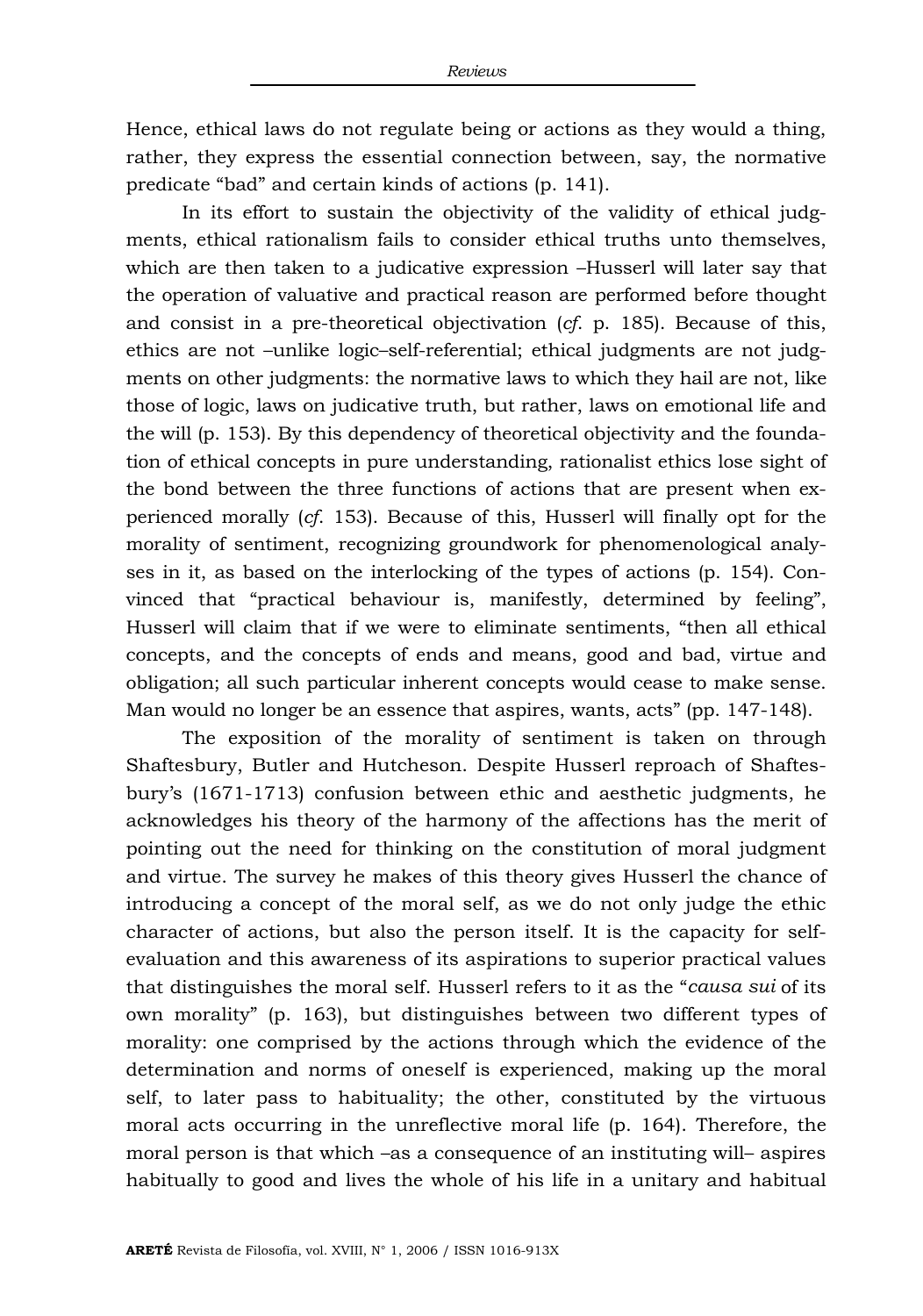teleological regulation. This will be taken up by the tenth chapter, after an exposition on the moral philosophy of Kant is performed.

Having settled the dispute between the morality of sentiment and that of understanding in he XVIIth century, Husserl dedicates his eigth chapter to Hume, whose general problem is that skepticism, in ethics, comes as a result for the causal explanation denying sentiment of reason. By reducing sentiments to sensible qualities understood as psychic facts, Hume fails to consider motivation and the intentionality of sentiment. Before this position, Husserl sustains that all feeling states something and harbours a correct or incorrect appraisal, a valuation which bestows a convenient or inconvenient value on the object (p. 181). Besides, although Hume takes care of the relationship between the different kinds of acts, he explains the emergence of the relation between sentiment and the object of representation –a correlate to the acts of knowledge– from the vantage of an association he interprets as a psychical attraction, thus reducing it to the contingency of psychic facts. If we were to free ourselves from this empiricist bent and consider the fiction of a pure self that feels and values, Husserl says, certain axiological and practical laws would become evident: for example, a subject that has the certainty that something joyful does not exist is rationally motivated to suppress his joy and it would be perverse, and irrational to his feelings, to be glad instead of sad, just as it would be contrary for practical reason to aspire to a means without knowing whether it refers to some eventual end (pp. 182-183).

Like Shaftesbury, Hume confuses ethics and aesthetics, and makes of the first an aesthetic of character and actions. Having exposed the Humean distinction between the different types of sentiment, Husserl explains that for Hume the realm of the ethical is that of the beautiful broadly, since he bestows an ethical character onto disinterested feelings of pleasure. Hume thinks that for the generation of such sentiments, the imagination is enough. But when it comes to ethical judgments, we value the good by basing ourselves on the belief in reality, something that does not occur in aesthetic judgment, in which the belief in the existence of beauty is at never in question. So it is that Hume fails to see that knowledge, in all of its modalities of belief, presents itself as the support for sentiment and the valuations of the good, nor can he tell that the latter is the support for the acts of the will. As we shall see, the connection between wanting and valuing is an essential characteristic for Husserl and because of it, he shall object to Kant's reducing it, on account of a sentiment of respect before the moral law, a "merely anthrpological connection" (p. 211).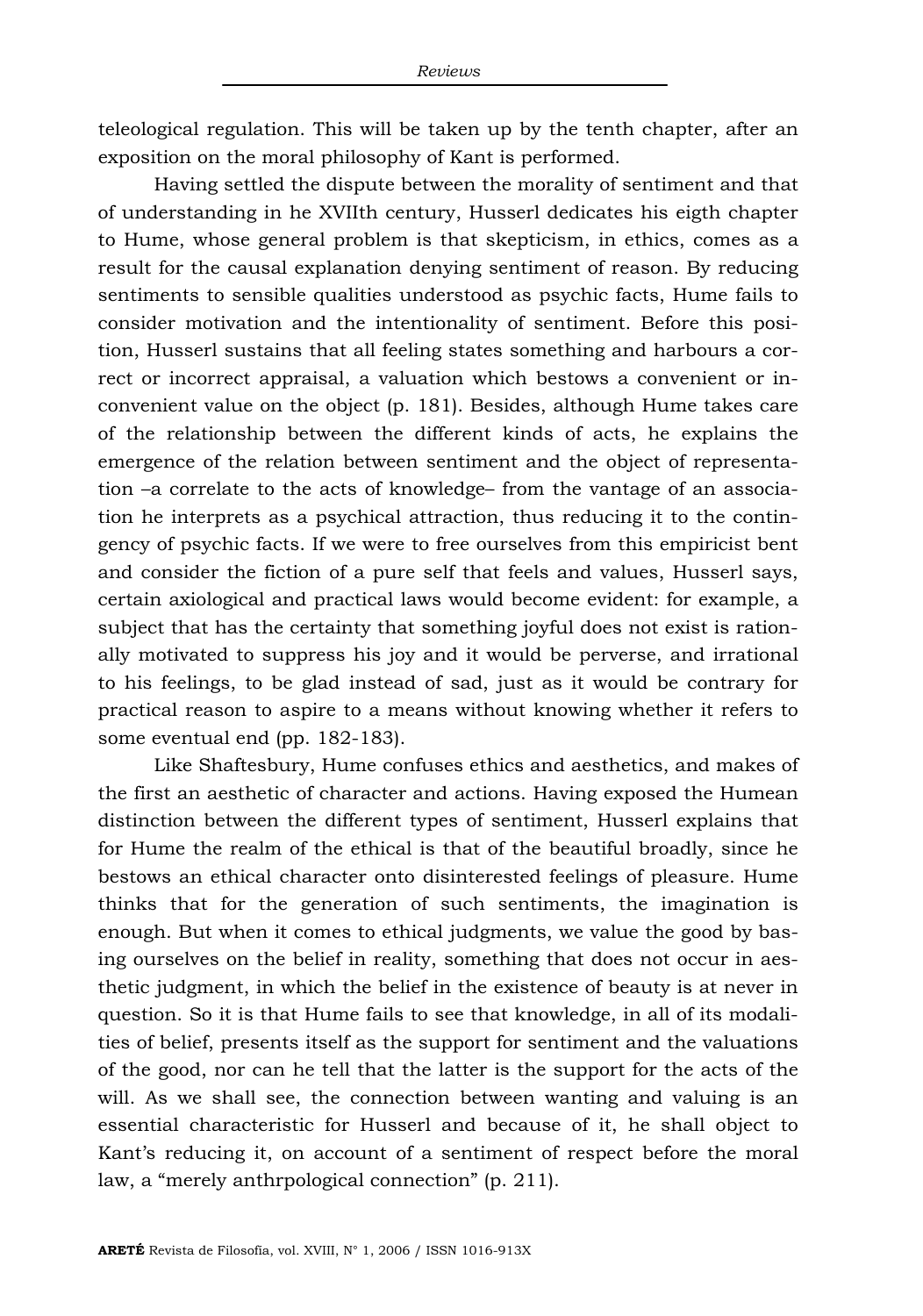The survey of Kantian morality begins with a presentation of the first seven paragraphs of the *Critique of Pure Reason*, after which Husserl questions the Kantian conception of pure will and opposes to it the idea of a phenomenology of will that asks for the specific in its validity and for how it comes to be authorized. Phenomenological ethics can thus be understood as "a logic of the will" (p. 213). The only justification that can be demanded of such a science is intuitive evidence. However, rather than taking the intuitive method already signaled by Hume, Kant posits a transcendental deduction of the obligations from pure reason, without considering that a subject of the will is, *a priori*, a subject that feels and values. Acts of the will are stated in our valuations; hence, *a* self that wants is unconceivable without the motivation given by a valuation, that is, without a feeling (p. 215). We want in terms of what we feel and value. The problem is that, for Kant, every object is an object of nature, empirical and contingent. This identification leads him to dismiss all the formations of the cultural world –the realms of valuing, wanting and possible praxis– as "mere" nature" (p. 219). The result of the dualism between sensibility –the field of irrational facticity–and *a priori* reason works to the exclusion of ideal objectivities as practical objects. In the face of this, and with the purpose of making the realm of phenomenological ethics more clear, Husserl posits the concept of effective ideal realities (*idealen Wirklichkeiten*) and distinguishes between *Realisierung* and *Verwirklichung* (*cf*. pp. 216-218) thus revisiting the idea of the "spiritualized objects" that appears in *Ideas II*.

The critique of the Kantian exclusion of the sentiments as determinations of the will insists on two points. First, there is the distinction between passive sensible feeling –to which correction or incorrection cannot be adjudicated– and the valorative actions of sentiment. The first have a transcendental function in the second: for example, they partake in the constitution of the beauty of a body insofar as it comprises a unity amongst the multiplicity o f feelings. Secondly, and by resting on the comparison between active sentiments and perception, Husserl insists in that the former also presuppose the ability to experience their own evidence. If Kant does not accept the possibility of speaking in terms of validity and the fulfillment of sentiment, it is because he shares the sensualist bias that reduces it to being a psycho-physcical fact of human nature (p. 227). He is thus far from seeing that this distinction between mention and fulfillment also stages an appearance in the phenomenon of preference, and that this valid for the three spheres of action. In theoretical preference, we address the probable as a correlation to the belief in the possibility of being; the preference in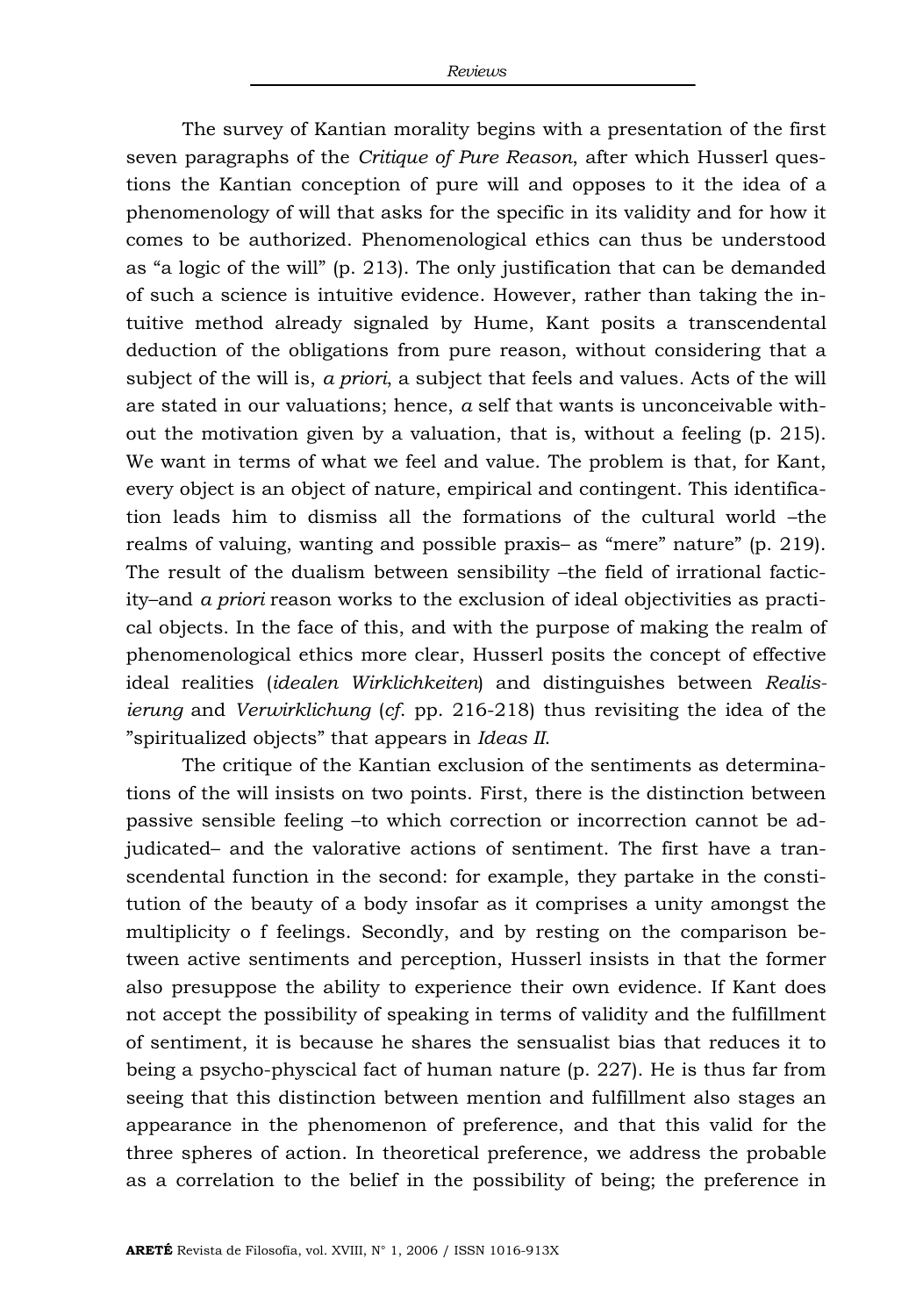sentiment portrays one of the values as the best; finally, in the case of the will, preference submits a will that has been valued as the best, and eventually translates it into duty.

What is best in every case can then be legitimated or, on the contrary, shown to be worse. The consequence of excluding valorative actions of sentiment from the sphere of essential motivation is the hypostasis of a pure reason understood as a capacity exempt from any determination that may come from practical situations. The categorical imperative only says: act rationally! (p. 234). Towards the end of the second chapter (p. 47), Husserl already signals that a formal ethics does not exclude, but demands, a material ethic. We cannot want concretely without taking into account the materiality of the will and of the circumstances that compel us. "*The demand for expending with material contents*" Husserl claims, "*is a nonsensical one in the spheres of will and thought alike*" (p. 235).

Now then, none of these critiques should stop us from underlining Kant's merit in having posited a morality of obligation based on the phenomenon of self-determination. Thus, the Kantian notion of duty leads Husserl to that of rational self-configuration: man is distinguished by the ability to self-configure from rational goals perceived as duties. This serves him as a bridge to the last chapter, which starts by stating the distinction between the axiologic and the ethic dispositions. The first is an ontological attitude, addressing the genres and species of values. In it, persons are only considered as goods among other goods (p. 245). A question on value, say, on my value as a human being, is not an ethical question such as: what should I do? or, am I a moral human being? Neither a theory of value nor a theory of goods constitutes an ethic (*ibid*.).

What is proper of an ethical attitude is that, in it, we are motivated by the certainty of the normative natures of willing and acting which, because of this, come to lose that distinctive feature of ingenuity that is typical to the natural attitude: contrarily, in the ethical attitude, "we live in the will to think, to value, to wanting with evidence and, in agreement with this, to keeping original convictions and acquisitions stemming from authentic reason in sight" (p. 248). This will is not enough, however. The scientist, for example, in his will to universal truth, adheres to a certain normativity, but does not inquire for the norm itself, nor does he ask himself if his will is good. Despite this, the example of a vocational scientific life helps Husserl demonstrate that an ethical life is that which follows a universal, normative regulation. This is not just a quantitative, but a qualitative, matter. The artist does not aspire just to the beautiful: he strives for the highest beauty